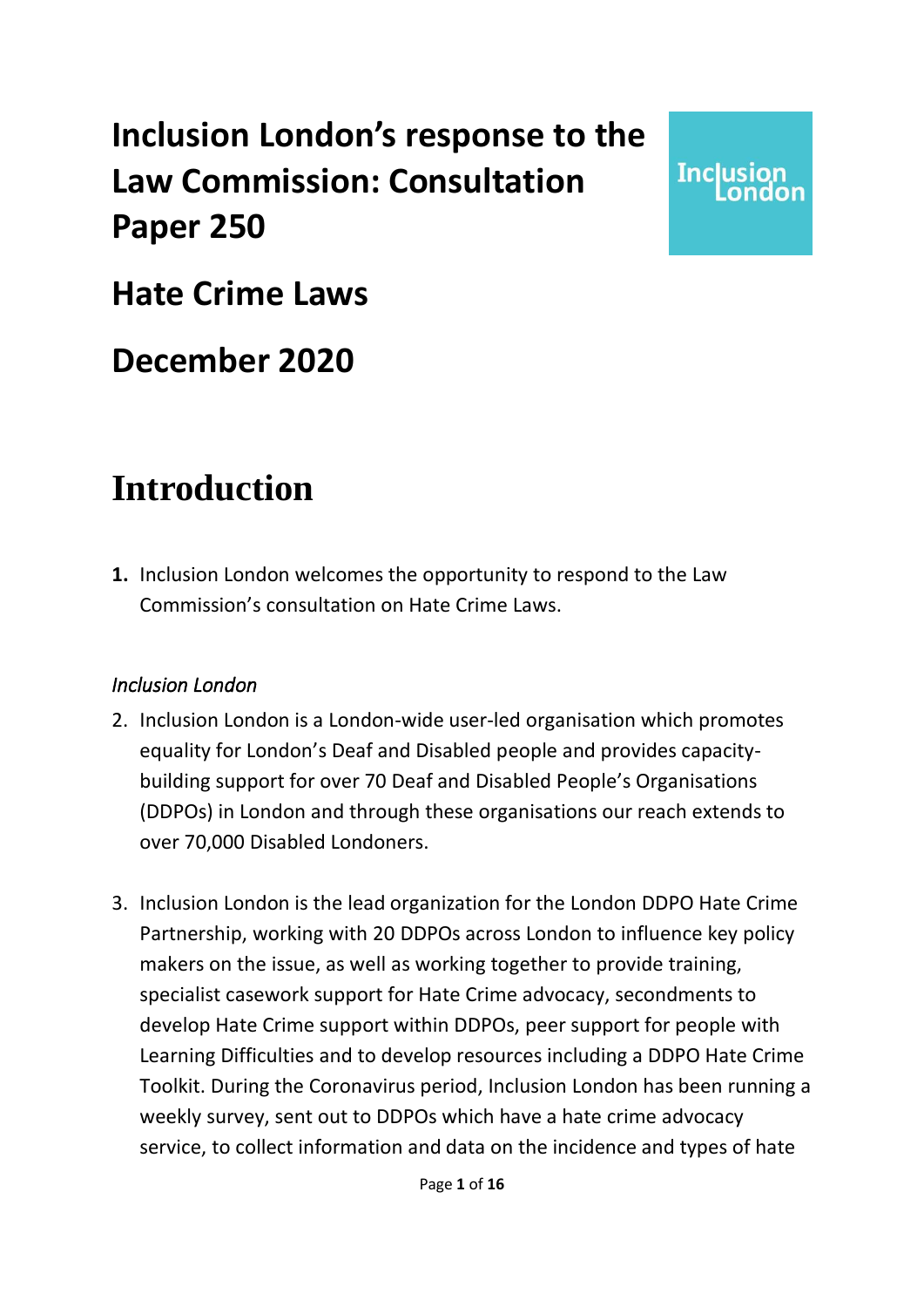crime disabled people have experienced during lockdown, and now, during the easing of lockdown.

#### Disabled People

- 4. There are 13.9 million Disabled people in the UK as of 2016/17, which is 22% of the population<sup>1</sup>.
- 5. There are approximately 1.2 million Deaf and Disabled people in London<sup>2</sup>.

**Inclusion** 

6. 19% of the working age population are Disabled people, which is 7.7 million people<sup>3</sup>.

## **Inclusion London's Response**

**7.** Inclusion London is not an expert in legal issues, but we are responding to the consultation because disability hate crime is such an important issue for disabled people, as the statistics below illustrate:

### *Disability hate crime statistics*

- 8. Reports of disability hate crime rose by 9% between March 2019 and March 2020<sup>4</sup>, and by 14% between 2017/18 and 18/19<sup>5</sup>.
- 9. Research from Leonard Cheshire and United Response found that only 1 in 62 cases of disability hate crime received a charge in 2019/2020 $^6$ .

<sup>2</sup> [https://www.papworthtrust.org.uk/about-us/publications/papworth-trust-disability-facts-and-figures-](https://www.papworthtrust.org.uk/about-us/publications/papworth-trust-disability-facts-and-figures-2018.pdf)[2018.pdf](https://www.papworthtrust.org.uk/about-us/publications/papworth-trust-disability-facts-and-figures-2018.pdf)

3 [researchbriefings.files.parliament.uk](http://researchbriefings.files.parliament.uk/documents/CBP-7540/CBP-7540.pdf) › CBP-7540

<sup>1</sup>[https://assets.publishing.service.gov.uk/government/uploads/system/uploads/attachment\\_data/file/69](https://assets.publishing.service.gov.uk/government/uploads/system/uploads/attachment_data/file/692771/family-resources-survey-2016-17.pdf) [2771/family-resources-survey-2016-17.pdf](https://assets.publishing.service.gov.uk/government/uploads/system/uploads/attachment_data/file/692771/family-resources-survey-2016-17.pdf)

<sup>4</sup> [https://www.gov.uk/government/publications/hate-crime-england-and-wales-2019-to-2020/hate](https://www.gov.uk/government/publications/hate-crime-england-and-wales-2019-to-2020/hate-crime-england-and-wales-2019-to-2020)[crime-england-and-wales-2019-to-2020](https://www.gov.uk/government/publications/hate-crime-england-and-wales-2019-to-2020/hate-crime-england-and-wales-2019-to-2020)

<sup>5</sup>

[https://assets.publishing.service.gov.uk/government/uploads/system/uploads/attachment\\_data/file/83](https://assets.publishing.service.gov.uk/government/uploads/system/uploads/attachment_data/file/839172/hate-crime-1819-hosb2419.pdf) [9172/hate-crime-1819-hosb2419.pdf](https://assets.publishing.service.gov.uk/government/uploads/system/uploads/attachment_data/file/839172/hate-crime-1819-hosb2419.pdf)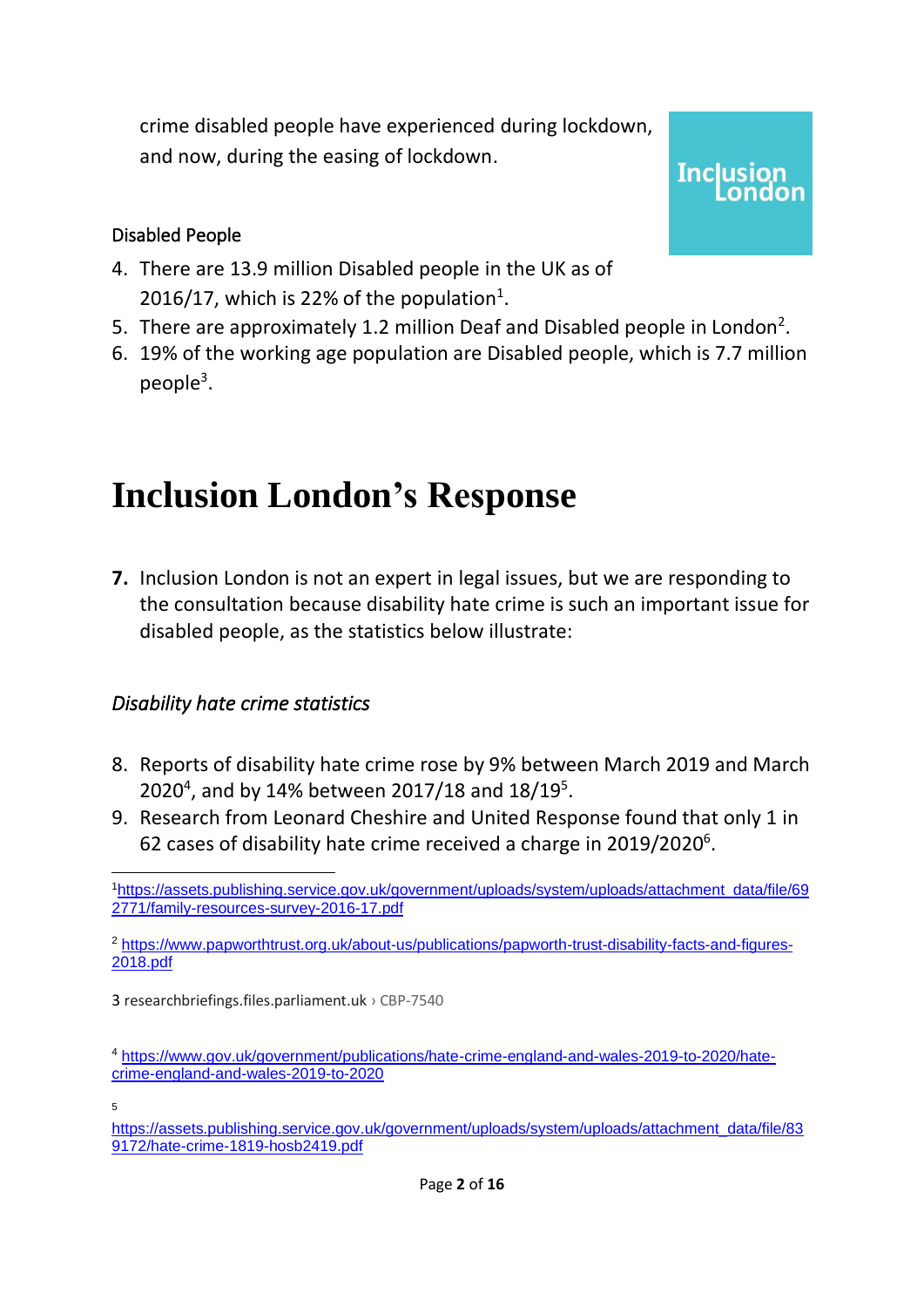- 10.Research into disability hate crime in London found that reports soared by 20% in 2019/2020 with around half classified as "violence" 7 .
- 11.20% of repeat victims of anti-social behavior are disabled people<sup>8</sup>.
- 12.Research by Mind found that 71% of those with mental health issues had been a victim of crime in the preceding two years and 22% had been physically assaulted.<sup>9</sup>

**Inclusion** 

ondon

- 13.More than half of disabled people say they have experienced hostility, aggression or violence from a stranger because of their condition or impairment (56%). 10
- 14.Multiple discrimination increases risk and impact of hate crime on disabled people. The Office for National Statistics found that Disabled women were more than twice as likely to have experienced domestic abuse than non-Disabled women in the year ending March 2019<sup>11</sup>.
- 15.Research from Leonard Cheshire shows that online disability hate crime rose by 33% over the course of one year  $(2016/17 - 2017/18)^{12}$ .
- 16.Attitudes towards disabled people are getting worse; increasing levels of abuse are being experienced, due to the false media portrayal of disabled people as scroungers and fraudsters<sup>13</sup>, with 66% of disabled people saying that they have experienced aggression, hostility or name calling.<sup>14</sup>

<sup>8</sup> [https://www.equalityhumanrights.com/en/publication-download/hidden-plain-sight-inquiry](https://www.equalityhumanrights.com/en/publication-download/hidden-plain-sight-inquiry-disability-related-harassment)[disability-related-harassment](https://www.equalityhumanrights.com/en/publication-download/hidden-plain-sight-inquiry-disability-related-harassment)

<sup>9</sup>[http://www.mind.org.uk/campaigns\\_and\\_issues/report\\_and\\_resources/894\\_another\\_assault](http://www.mind.org.uk/campaigns_and_issues/report_and_resources/894_another_assault) <sup>10</sup> [https://www.transportforall.org.uk/news/almost-half-of-disabled-people-faced-discrimination-on](https://www.transportforall.org.uk/news/almost-half-of-disabled-people-faced-discrimination-on-public-transport)[public-transport](https://www.transportforall.org.uk/news/almost-half-of-disabled-people-faced-discrimination-on-public-transport)

<sup>11</sup>[https://www.ons.gov.uk/peoplepopulationandcommunity/healthandsocialcare/disability/bulletins/disa](https://www.ons.gov.uk/peoplepopulationandcommunity/healthandsocialcare/disability/bulletins/disabilityandcrimeuk/2019#domestic-abuse) [bilityandcrimeuk/2019#domestic-abuse](https://www.ons.gov.uk/peoplepopulationandcommunity/healthandsocialcare/disability/bulletins/disabilityandcrimeuk/2019#domestic-abuse)

<sup>12</sup> [https://www.leonardcheshire.org/about-us/press-and-media/press-releases/online-disability-hate-crimes-soar-](https://www.leonardcheshire.org/about-us/press-and-media/press-releases/online-disability-hate-crimes-soar-33)[33](https://www.leonardcheshire.org/about-us/press-and-media/press-releases/online-disability-hate-crimes-soar-33)

<sup>13</sup> <https://stopfundinghate.info/2018/08/26/how-hostile-media-coverage-can-fuel-disability-hate-crime/>

<sup>6</sup> [https://www.leonardcheshire.org/about-us/our-news/press-releases/reports-violent-disability-hate](https://www.leonardcheshire.org/about-us/our-news/press-releases/reports-violent-disability-hate-crime-continue-rise-number-police)[crime-continue-rise-number-police](https://www.leonardcheshire.org/about-us/our-news/press-releases/reports-violent-disability-hate-crime-continue-rise-number-police)

<sup>7</sup> [https://www.hackneygazette.co.uk/news/crime-court/disability-hate-crime-rates-in-hackney-soar-1-](https://www.hackneygazette.co.uk/news/crime-court/disability-hate-crime-rates-in-hackney-soar-1-6919046) [6919046](https://www.hackneygazette.co.uk/news/crime-court/disability-hate-crime-rates-in-hackney-soar-1-6919046)

<sup>&</sup>lt;sup>14</sup>[https://www.equalityhumanrights.com/sites/default/files/research\\_report\\_21\\_disabled\\_people\\_s\\_exp](https://www.equalityhumanrights.com/sites/default/files/research_report_21_disabled_people_s_experiences_of_targeted_violence_and_hostility.pdf) eriences of targeted violence and hostility.pdf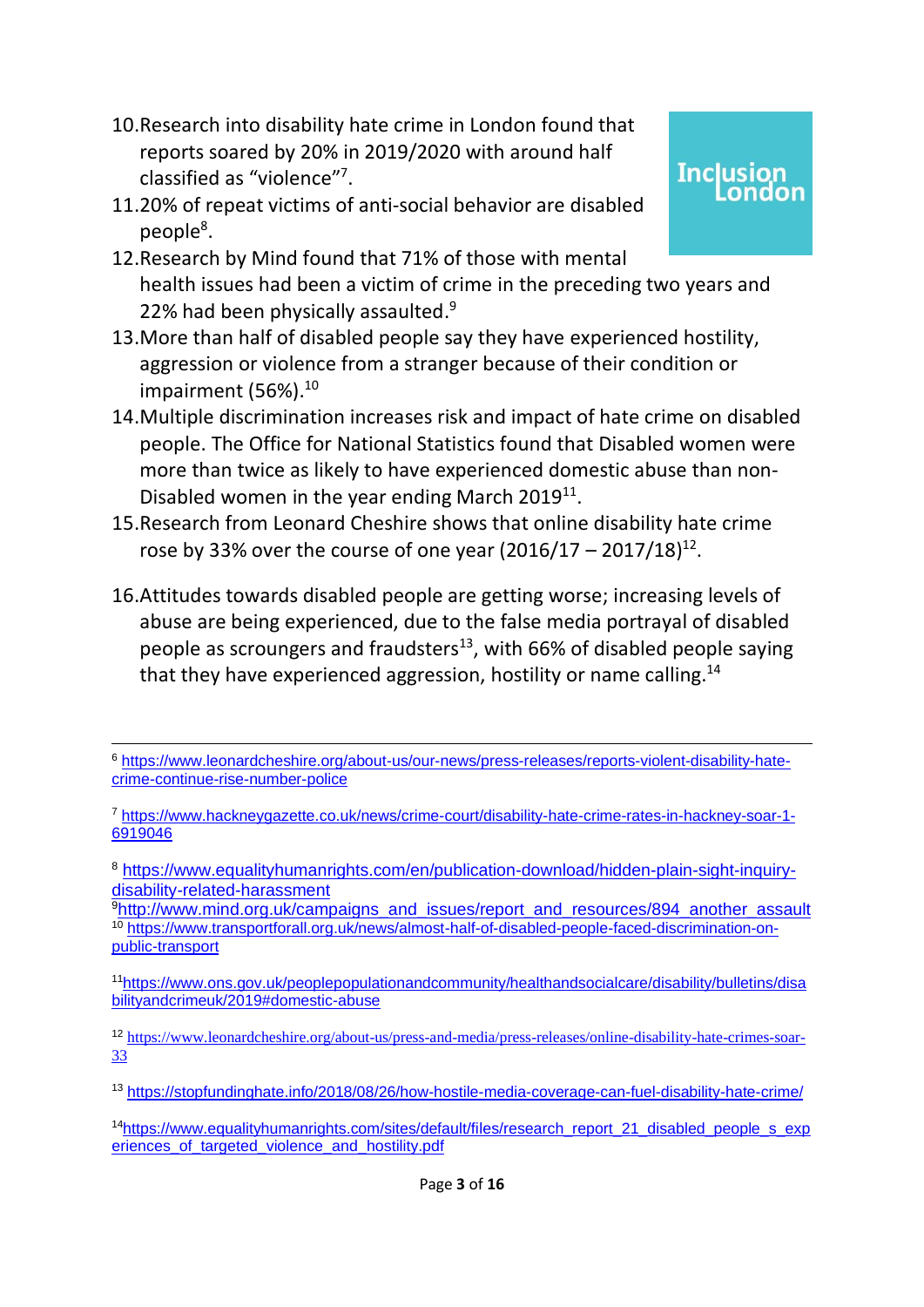17.Disabled women are twice as likely to experience violence than non-disabled women. 15

## **Inclusion**

### *Still Getting Away with Murder Report, 2020*

18.This report was commissioned by Inclusion London and written by Dr Laura Chapman<sup>16</sup>. It is a follow up to the 2008 report, 'Getting Away with Murder'<sup>17</sup>, which was written by Katharine Quarmby, produced in collaboration with Disability Now, the UK Disabled People's Council and Scope and published by Scope. There are six key findings from the report that we encourage professionals, Disabled people, academics and the public to think about when attempting to understand the complex reasons why these crimes happen, and for professionals to use them when developing polices and practice.

19.Many institutional and attitudinal barriers that Disabled people face when accessing support can be overcome by working with DDPOs and Disabled people using a human rights approach when developing strategic policy and practice.

The six key findings of the report are:

- Disabled people are still overwhelmingly likely to be victims of crime
- Disabled people are still seen as unreliable witnesses
- Using a Human Rights based approach is aiding increased understanding of Disabled people's experience
- Institutional Disablism creates space for hate crime
- Disablism has the same characteristics as other 'isms' & more work is needed to improve understanding

<sup>15</sup>

[https://assets.publishing.service.gov.uk/government/uploads/system/uploads/attachment\\_data/file/48](https://assets.publishing.service.gov.uk/government/uploads/system/uploads/attachment_data/file/480942/Disability_and_domestic_abuse_topic_overview_FINAL.pdf) [0942/Disability\\_and\\_domestic\\_abuse\\_topic\\_overview\\_FINAL.pdf](https://assets.publishing.service.gov.uk/government/uploads/system/uploads/attachment_data/file/480942/Disability_and_domestic_abuse_topic_overview_FINAL.pdf)

<sup>16</sup> [https://www.inclusionlondon.org.uk/wp-content/uploads/2020/09/FINAL-Still-Getting-Away-with-](https://www.inclusionlondon.org.uk/wp-content/uploads/2020/09/FINAL-Still-Getting-Away-with-Murder-Sept-2020-FINAL.pdf)[Murder-Sept-2020-FINAL.pdf](https://www.inclusionlondon.org.uk/wp-content/uploads/2020/09/FINAL-Still-Getting-Away-with-Murder-Sept-2020-FINAL.pdf)

<sup>17</sup> [https://www.equallyours.org.uk/wp-content/uploads/2009/07/Hate\\_Crime\\_Report\\_web11.pdf](https://www.equallyours.org.uk/wp-content/uploads/2009/07/Hate_Crime_Report_web11.pdf)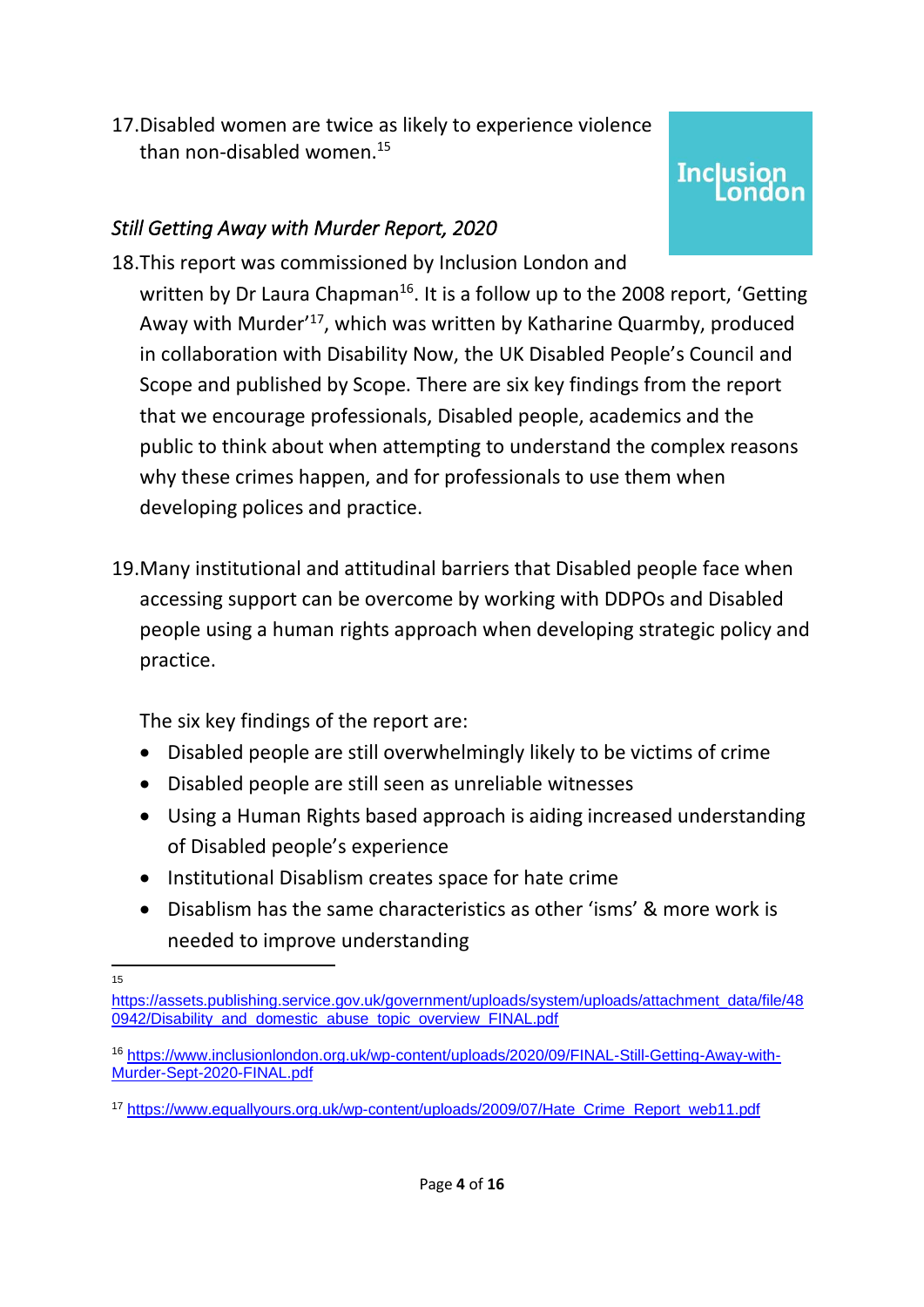• Coproduction with Disabled people works

## **Inclusion**

### **Response to consultation questions**

### *Hate Crime Law*

- 20.Inclusion London believes hate crime law should protect all people. Therefore, we support the extension of hate crime law to women, philosophical beliefs, age, sex workers, people experiencing homelessness and people belonging to alternative sub-cultures.
- 21.On the finer detail of these new definitions, and changes to the current definitions we do not have the appropriate expertise to comment (barring the changes to the definition of disability, please see further down). However, as a Disabled led organisation that strongly believes in self organisation and the need for people in the affected groups to be coproducing policy decisions, we would recommend that the Law Commission further consult with specialist services led by people with lived experience.
- 22.We are pleased that the Law Commission collaborated with us to hold a consultation with Deaf & Disabled People's Organisations on 9 December to hear first-hand from some of our member organisations, to gain a deeper understanding of the impact of the lack of clarity and parity in current legislation affects disabled victims of hate crime. We hope that this in addition to the event in May 2019, will support the Law Commission's decisions relating to hate crime against disabled people.
- 23.Inclusion London believes that criminal conduct based on a victim's wrongly presumed lack of disability should be covered by hate crime law. This is because rhetoric, from both the media and the government, have portrayed Disabled people as "scroungers" and 'benefit cheats', and perpetrated extremely exaggerated figures around benefit fraud. As a result of this rhetoric, it has been found that many instances of hate crime have been motivated by the belief that Disabled people are faking being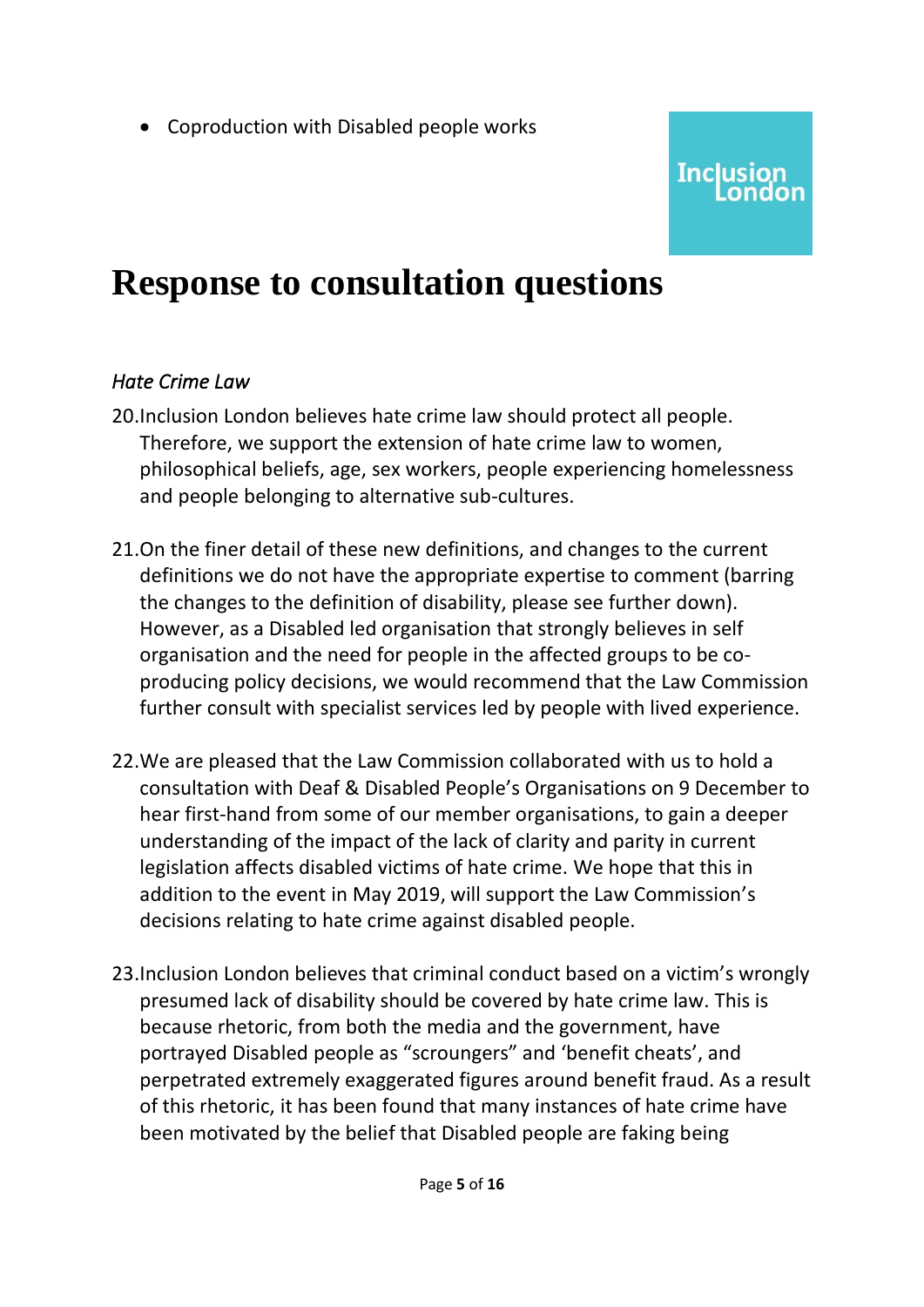Disabled<sup>18</sup> – it is important that hate crime legislation takes into account this "scrounger" rhetoric and the effect it has had on crimes against Disabled people.<sup>19</sup>

## **Inclusion**

### *Hate Crime Act*

- 24.Inclusion London agrees with Option 3 presented in the University of Sussex paper, Hate Crime and the Legal Process: Options for Law Reform<sup>20</sup>. There should be a single Hate Crime Act based on the relevant provisions currently contained in the Crime and Disorder Act 1998 but extending to all categories of crime. This paper also recommends the integration into the new Act of the stirring up offences currently contained in the Public Order Act 1986. As well as this, we believe that in any new Act, there should be parity across all strands of hate crime, and the production of a new, consolidated Act is an opportunity to legislate for said parity.
- 25.We agree that there should be 'parity' and 'clarity' through a Hate Crime Act, which would help reduce the unequal treatment for difference types of hate crimes.

Our member organisation Stay Safe East states:

"We would like the new law to address these issues:

- Hate crime incidents are hate crime if they are part of a pattern
- Hate crime is a big part of domestic abuse against disabled women and some disabled men
- Disabled and other victims of hate crime are discriminated against by the police and the courts and don't get the right support
- The police don't recognise hate crime against disabled people

<sup>18</sup> [https://www.independent.co.uk/news/uk/politics/scroungers-rhetoric-over-benefits-fuels-abuse-say](https://www.independent.co.uk/news/uk/politics/scroungers-rhetoric-over-benefits-fuels-abuse-say-charities-6579630.html)[charities-6579630.html](https://www.independent.co.uk/news/uk/politics/scroungers-rhetoric-over-benefits-fuels-abuse-say-charities-6579630.html)

<sup>19</sup> <http://eprints.gla.ac.uk/57499/1/57499.pdf>

<sup>20</sup><http://sro.sussex.ac.uk/id/eprint/70598/>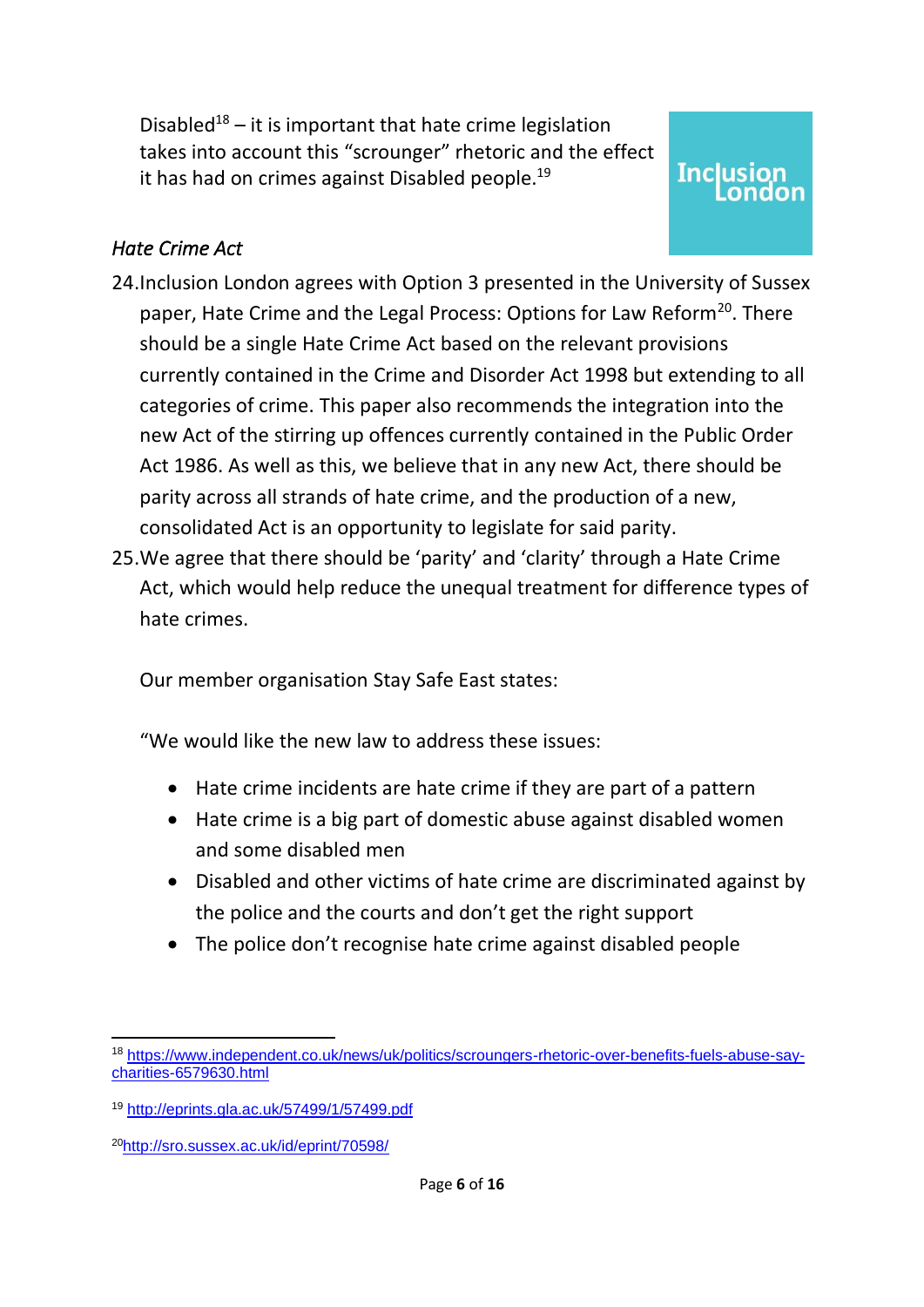• The law should put a duty on the government to fund hate crime advocacy and support for victims of hate crime, in the same way it funds domestic violence services."

# **Inclusion**

26.The London DDPO HC Partnership has found that providing Hate Crime Advocacy long-term greatly improves engagement with the CJP and outcomes for victims.

### *Stirring up hatred*

- 27.Inclusion London agrees that the law should be extended, so that stirring up hatred offences towards disabled people or people with a transgender identity are covered, and all protected characteristics are given parity within law. We agree that stirring up offenses be extended to all material. Hate crime has been stirred up by false rhetoric by politicians about disability benefit fraud, which has been relentlessly amplified by the press so now members of the general public abuse Deaf and Disabled people as benefit fraudsters and scroungers<sup>21</sup>. As detailed in our briefing on Online Abuse, Inclusion London believes that social media companies have a responsibility to proactively seek out and remove content which constitutes a hate crime, and should have penalties applied to them by a new regulatory body if they fail to do so.<sup>22</sup>
- 28.Inclusion London further believes that in the event that if "likely to" in relation to stirring up offenses is defined in law, this definition should be applied to all protected characteristics in order to provide parity in law.
- 29.The stirring up offences currently contained in the Public Order Act 1986 are particularly relevant to Disability Hate Crime where someone is targeted by groups of people falsely accusing the Disabled person of being a paedophile, inciting prolonged incidents of harassment and threats, sometimes leading to serious crimes.

<sup>&</sup>lt;sup>21</sup> <https://stopfundinghate.info/2018/08/26/how-hostile-media-coverage-can-fuel-disability-hate-crime/>

<sup>&</sup>lt;sup>22</sup> [https://www.inclusionlondon.org.uk/campaigns-and-policy/act-now/tackling-online-abuse-inclusion](https://www.inclusionlondon.org.uk/campaigns-and-policy/act-now/tackling-online-abuse-inclusion-londons-evidence-to-the-petitions-committee/)[londons-evidence-to-the-petitions-committee/](https://www.inclusionlondon.org.uk/campaigns-and-policy/act-now/tackling-online-abuse-inclusion-londons-evidence-to-the-petitions-committee/)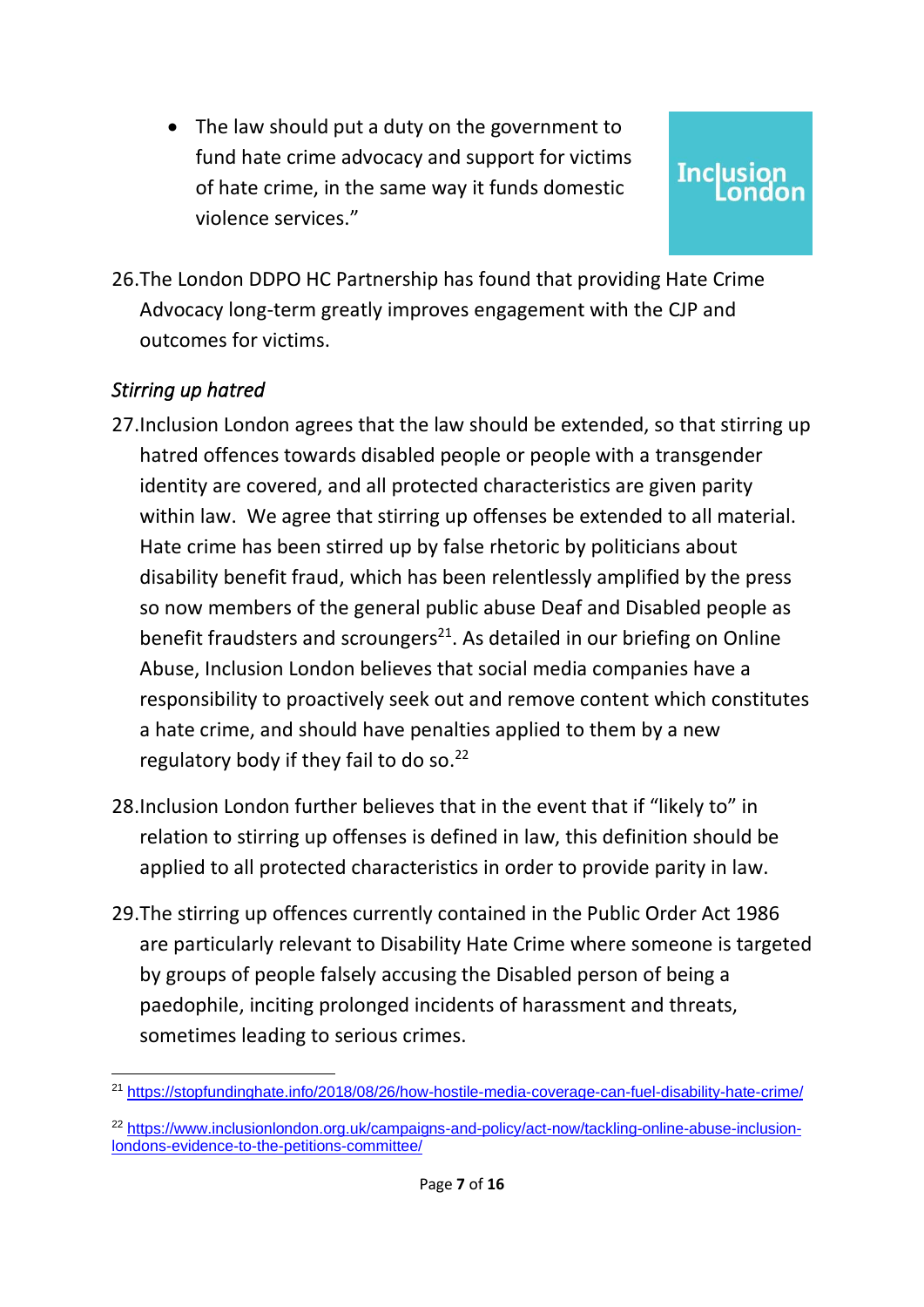### *Online Hate*

- 30.There is an overlap with online hate transferring to offline where disabled people are targeted for grooming leading to sexual and financial abuse.
- 31.We have examples of young disabled men who are targeted repeatedly by women working for criminal gangs who befriend the disabled person and lead the disabled person to believe they are in a romantic relationship, who are then set up for extortion after meeting, to have sex, or are persuaded that they will be arrested for sexual assault if they do not pay up.

**Inclusion** 

32.We submitted to the Petitions Select Committee on online harms in 2019 recommending that Hate Crime Law includes online harm.<sup>23</sup>

### Evidence from a disabled woman:

" Social media is a useful and largely accessible way for me, as a disabled writer, to communicate and share thoughts with the world. I enjoy it and have been an active participant for over 20 years.

However, I have experienced during this time chronic abuse with outbursts of intense and aggressive hatred focusing around my disability – and that of others close to me.

I've been called an 'it' many times – "what is IT doing?" "Look at the state of THAT".

I've had remarks about how I look in my wheelchair, and a few times the statements "you should have been aborted", and "you don't deserve to live".

I've also been attacked as stupid, cruel, evil for expressing views relating to my role as a disability activist. Terms such as spastic and retard are common terms of abuse that I've experienced personally.

<sup>23</sup> [https://www.inclusionlondon.org.uk/campaigns-and-policy/act-now/tackling-online-abuse-inclusion](https://www.inclusionlondon.org.uk/campaigns-and-policy/act-now/tackling-online-abuse-inclusion-londons-evidence-to-the-petitions-committee/)[londons-evidence-to-the-petitions-committee/](https://www.inclusionlondon.org.uk/campaigns-and-policy/act-now/tackling-online-abuse-inclusion-londons-evidence-to-the-petitions-committee/)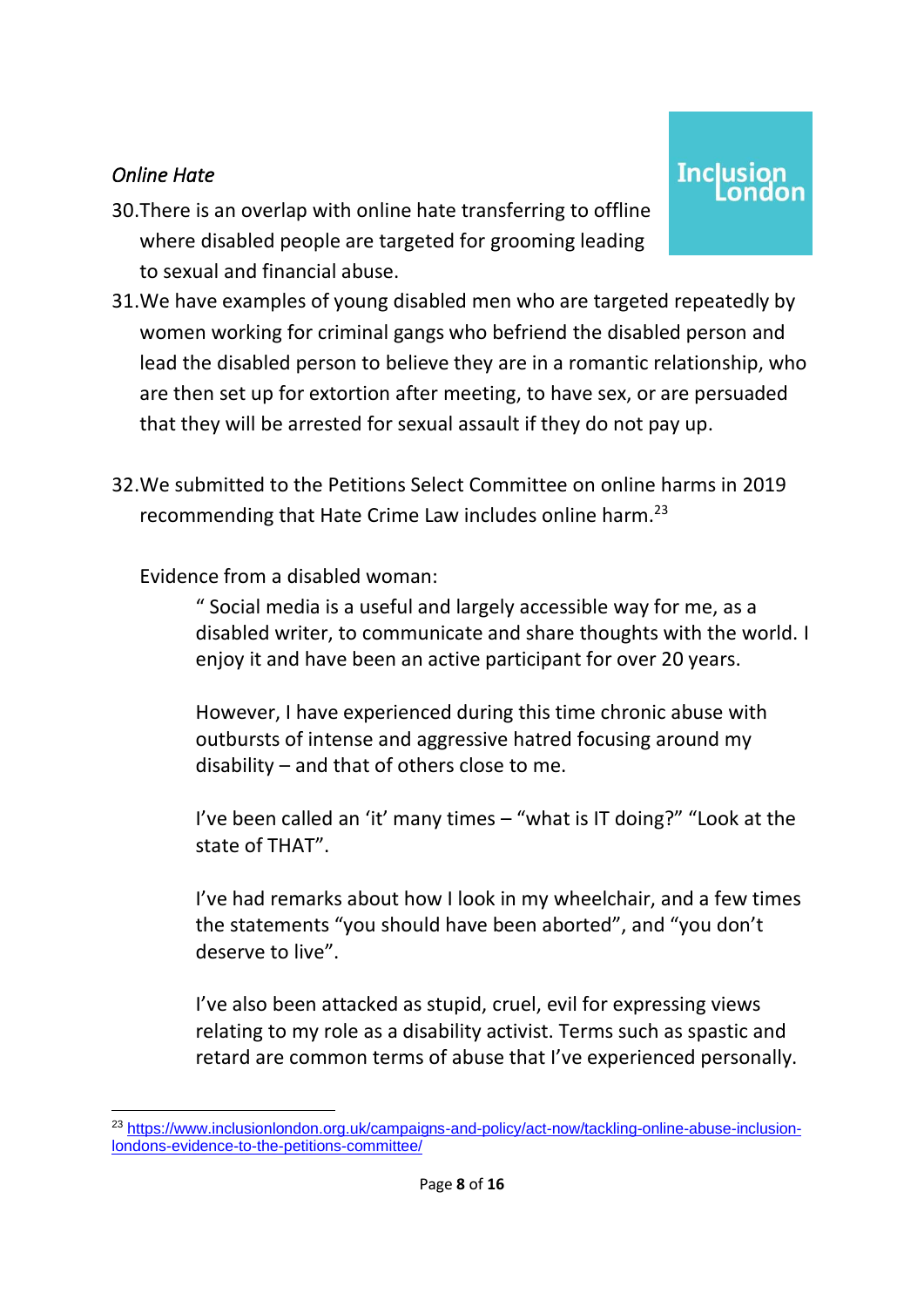I've been trolled for defending other disabled people who have been attacked for how they look. On Facebook this once included attacks from a person listed as 'a care worker'!

# **Inclusion**

Offensive terminology connected to outdated

terms for a disability is still rife, as terms of abuse with no awareness that disabled people form part of the viewership on social media.

I've been targeted by sexual predators asking for photos of my 'disabled' body, in a manner where this is the most 'normal' thing to ask, reflecting the foul stereotypes of disabled women as being available and 'desperate' for sexual attention to validate them.

At present the zeitgeist of disabled people as scroungers and benefit cheats is almost a permission to further this abuse."

### *Hate Crime Commissioner*

- 33.We would welcome the establishing of a Hate Crime Commissioner whose office has resources and capacity to hold regular meetings with external stakeholders to be part of decision-making processes and the powers and resources to be able to implement policies and practices.
- 34.We recommend that the office employs and is led by people with lived experience of the protected characteristics covered in hate crime legislation.

Our member organisation, Liberation Rights, provided research, "Keeping Control": A user‐led exploratory study of mental health service user experiences of targeted violence and abuse in the context of adult safeguarding in England", that found, "Participants emphasised strongly that effective change cannot occur without the involvement of people in mental distress, a point again strongly emphasised in the UNCRPD (Article 4.3)." 24

<sup>24</sup> <https://onlinelibrary.wiley.com/doi/full/10.1111/hsc.12806>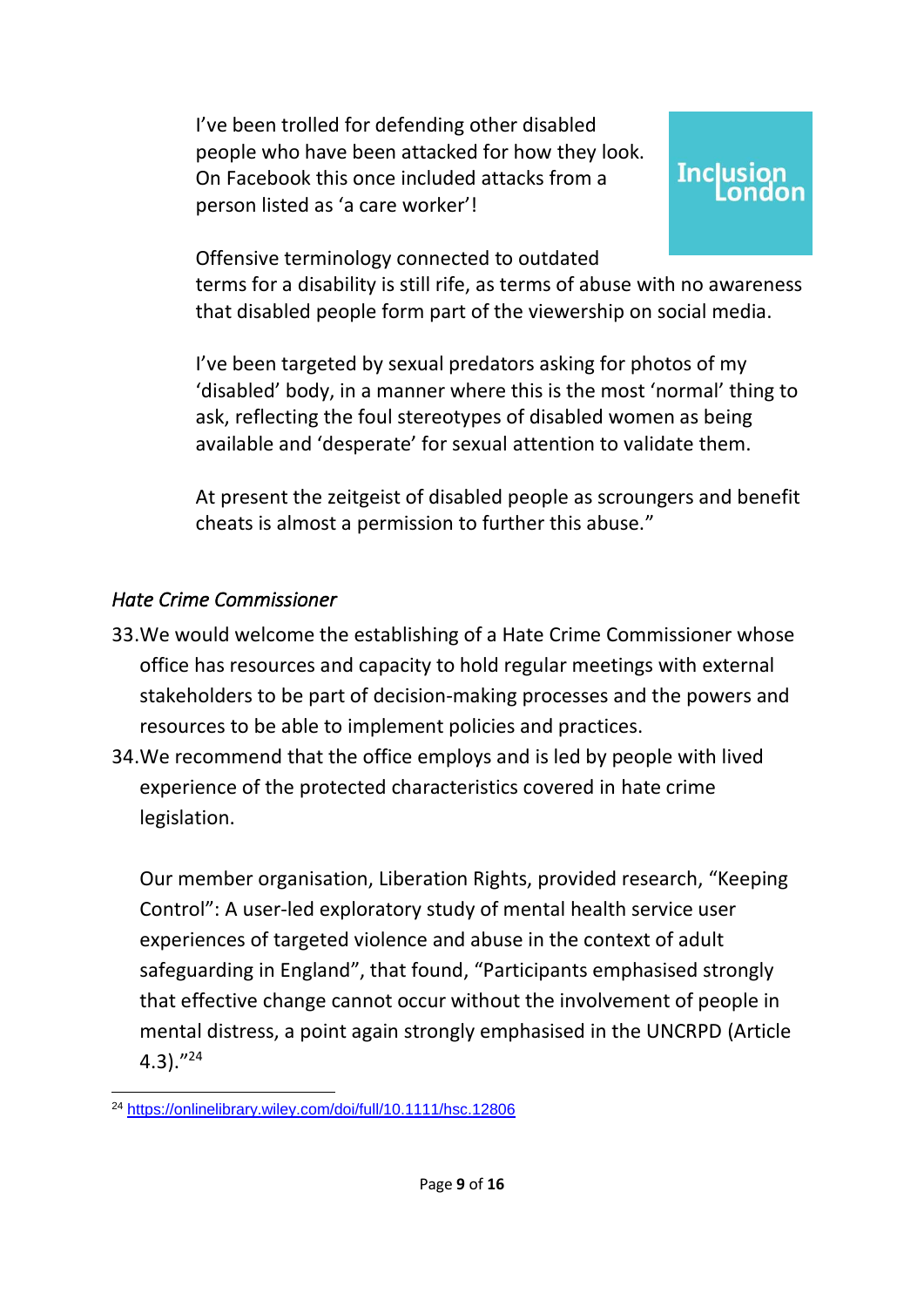According to Dr Laura Chapman, "Good practice begins by asking Disabled victims what wording they prefer to define their own experience, because their views on disability will vary. Responsible practice demands a

# **Inclusion**

professional fluency guided by an intersectional approach, and a knowledge of civil rights groups' interests more widely."<sup>25</sup>

### *'By Reason Of'*

- 35.The Law Commission have stated that it does not feel that, 'by reason of' is enforceable. This legal test is put forward as a possible solution to capturing more crimes against disabled people as hate crime but may not work if applied to other types of hate crime relating to protected characteristics.<sup>26</sup>
- 36.Because so many Disability Hate Crimes go unreported or unrecognised, there does have to be serious consideration to how the new reforms will create a framework that captures a more realistic picture of the experiences of disabled people.

Our member organisation, Stay Safe East provides this case study:

"A visually impaired woman had her home taken over by a local gang who used her home to sell drugs and for prostitution. She was abused physically and emotionally. She was locked out of her home or had to lock herself in her room. Her carer had let the gang into her home ad had stolen her money.

The woman was a victim of cuckooing.

This abuse would not have happened if she had not been disabled.

<sup>25</sup> [https://www.inclusionlondon.org.uk/wp-content/uploads/2020/09/FINAL-Still-Getting-Away-with-](https://www.inclusionlondon.org.uk/wp-content/uploads/2020/09/FINAL-Still-Getting-Away-with-Murder-Sept-2020-FINAL.pdf)[Murder-Sept-2020-FINAL.pdf](https://www.inclusionlondon.org.uk/wp-content/uploads/2020/09/FINAL-Still-Getting-Away-with-Murder-Sept-2020-FINAL.pdf)

<sup>26</sup> [https://www.disabilitynewsservice.com/major-law-reform-would-help-close-huge-justice-gap-on](https://www.disabilitynewsservice.com/major-law-reform-would-help-close-huge-justice-gap-on-disability-hate-crime/)[disability-hate-crime/](https://www.disabilitynewsservice.com/major-law-reform-would-help-close-huge-justice-gap-on-disability-hate-crime/)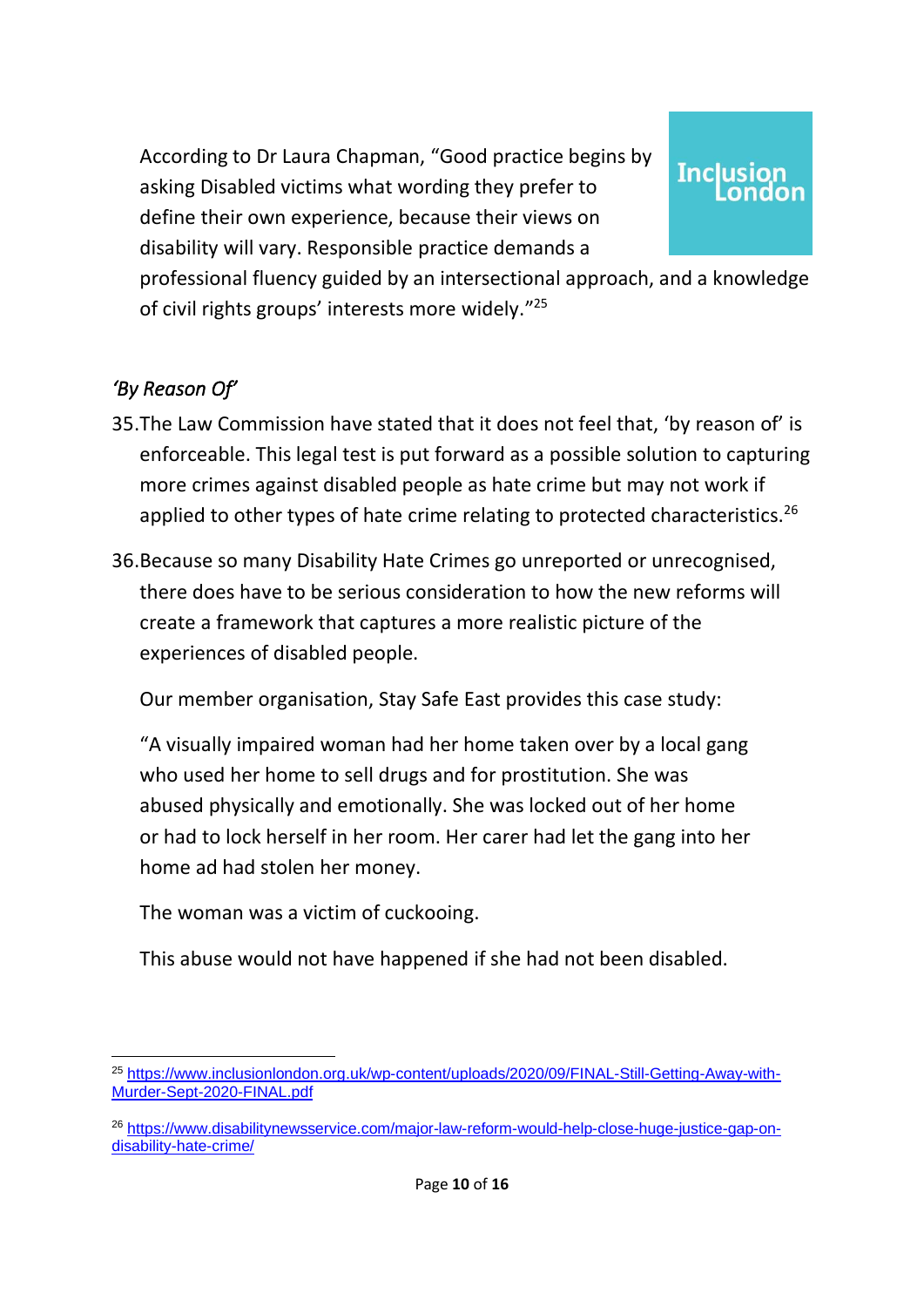She was targeted because she is disabled – by reason of her disability. This is a hate crime."

**Inclusion** 

Dr Laura Chapman states, "As Walters et al suggest, the motivation hostility element pertaining to disability hate is a major barrier. Therefore, a 'by reason' test would be

more useful in bringing perpetrators to court. They argue that the motivation test is rarely (if ever) used and where it is applied it is often unsuccessful, because proving a motive of hostility involves the identification of a victim's perceived vulnerability – or presumed "difference". Thus, the targeting of individuals who are "different", and based on the perception that these individuals' difference makes them innately weak or an "easy target", is a form of prejudice and hostility in and of itself." 27

### *'Due to hostility or prejudice' – include contempt*

- 37.Although 'contempt' is in the small print as part of the definition of hostility, we would like to see this included as, 'due to hostility, contempt or prejudice'.
- 38.As mentioned before with hate crimes relating to 'mate crime' or 'cuckooing', we do not feel the current proposed wording is strong enough to capture crimes committed when a Disabled person is subjected to multiple incidents / crimes over prolonged period where there is no covert evidence of hostility or prejudice. The evidence of hostility, contempt and prejudice is in the evidence of prolonged abuse, neglect that can only be perpetrated when the victim is viewed with contempt for being 'less than human' due to their perceived impairment, disability or condition.
- 39.There are multiple case examples where a judge views the crimes of finance and sexual abuse, torture and neglect as, 'motiveless' because there is no

<sup>&</sup>lt;sup>27</sup> [https://www.inclusionlondon.org.uk/wp-content/uploads/2020/09/FINAL-Still-Getting-Away-with-](https://www.inclusionlondon.org.uk/wp-content/uploads/2020/09/FINAL-Still-Getting-Away-with-Murder-Sept-2020-FINAL.pdf)[Murder-Sept-2020-FINAL.pdf](https://www.inclusionlondon.org.uk/wp-content/uploads/2020/09/FINAL-Still-Getting-Away-with-Murder-Sept-2020-FINAL.pdf)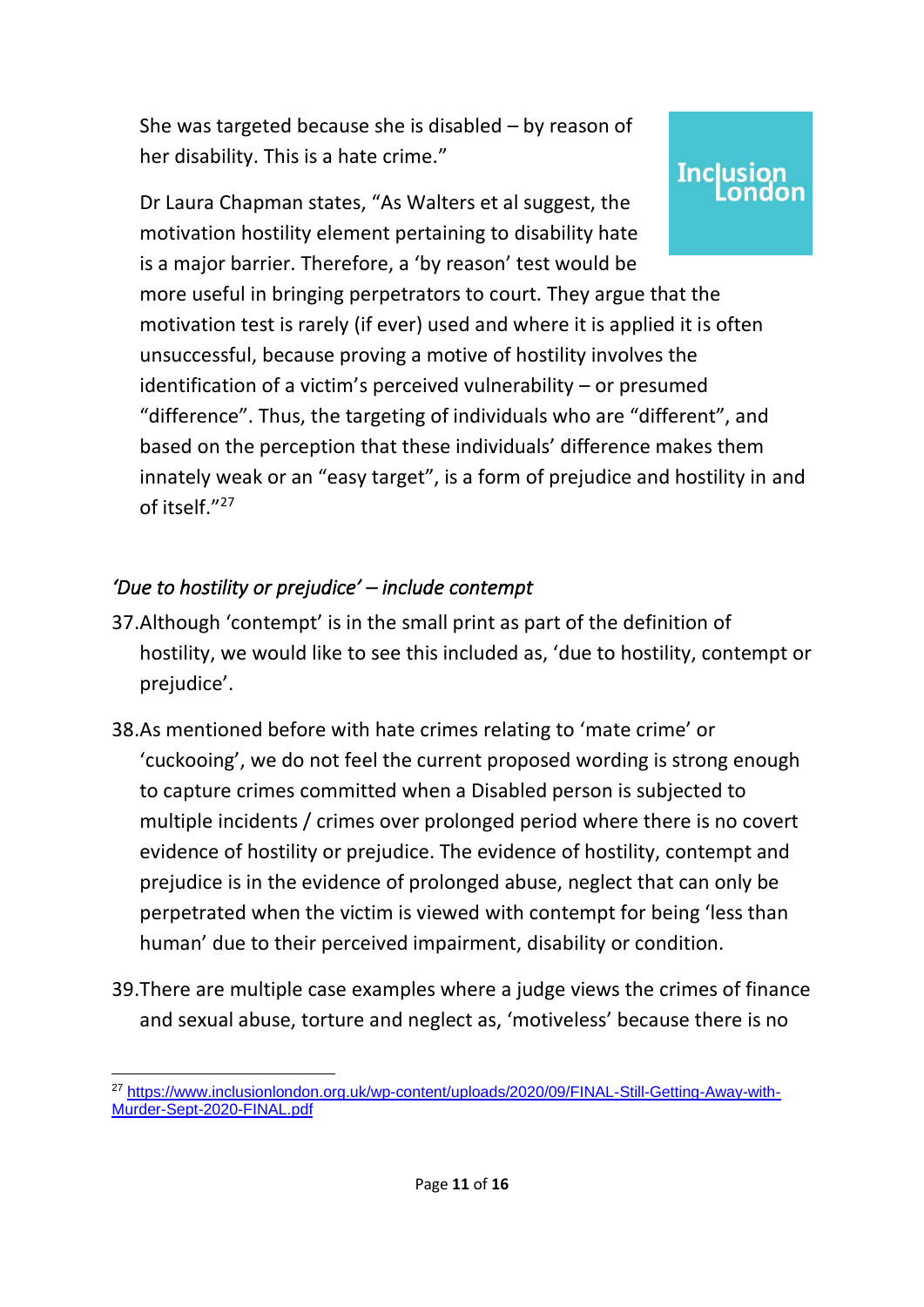other evidence other than the way a person has been treated over time, as an 'easy target' or because the person is 'vulnerable'.

## **Inclusion**

### *Definition of disability*

- 40.We believe that it would not be feasible to sub divide into specific impairments and conditions to impose this legislation. We would recommend that any identification relating to disability needs to include the Equality Act definitions and be based on the Social Model of Disability and Cultural Model of Deafness<sup>28</sup>. This is due to the growing number of people who do not identify as Disabled but would be subjected to acts of hate crime that would fall under legislation due to being targeted because of their perceived disability or impairment.
- 41.In response to having a specific category for people with learning difficulties; this relates to crimes committed where the victim is seen as, 'an easy target' or 'vulnerable' and subjected to multiple crimes known as
- 42.'mate crime' or 'cuckooing'. This seems to affect victims with long term mental trauma and distress and people with learning difficulties. However, this crime is committed due to someone being in a vulnerable situation not because they are inherently vulnerable due to their impairment. For example, a single woman with learning difficulties living alone on a council estate would only be vulnerable to cuckooing if she were isolated, did not have a good support network of friends and family, had problems with finances and accessing work and other meaningful daily activities to be part of the community and most importantly been targeted due to her perceived 'vulnerability' and as an 'easy target'.

### *Enhanced Sentencing*

43.Inclusion London does not believe that enhanced sentencing is the complete answer as research reveals that longer sentencing on its own is

<sup>28</sup> https://www.inclusionlondon.org.uk/disability-in-london/social-model/the-social-model-of-disabilityand-the-cultural-model-of-deafness/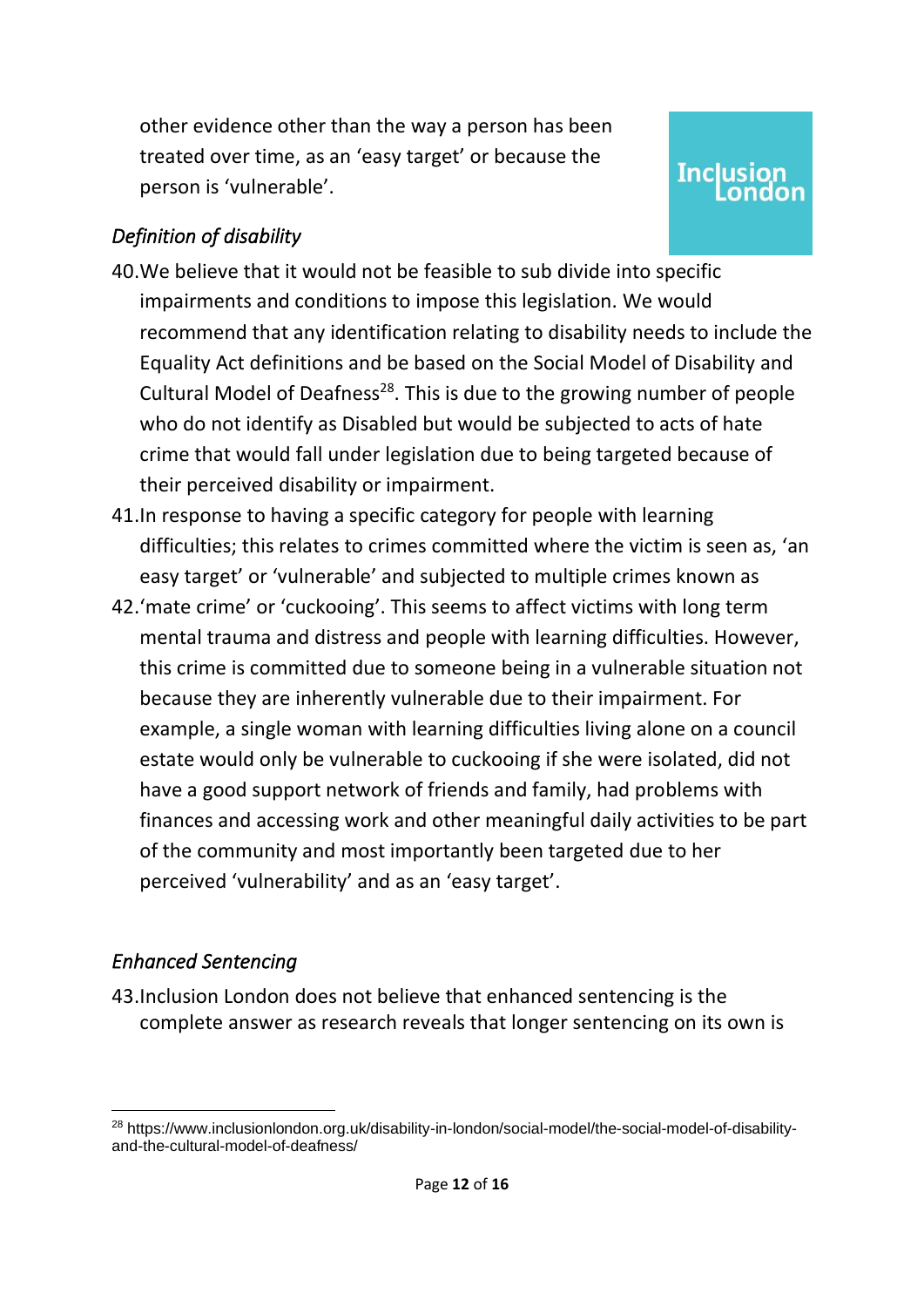not a deterrent. <sup>29</sup> A variety of support is needed for those in prison, while in prison and on release<sup>30</sup>. Community mediation/restorative justice methods may also be more effective than prison<sup>31</sup>.

### **Inclusion** ondon

- 44.We do have concerns relating to mediation / restorative justice, which if not handled appropriately and skillfully can lead to further abuse if the crimes have been ongoing and of a nature that humiliates and where the disabled person is treated as, 'less than human'.
- 45.This is also of concern if the hate crime is perpetrated by someone known to the victim, either in a care setting or family / friend that the disabled person may want to please the perpetrator to try and get the abuse to stop or for the perpetrator to like them, rather than to get a satisfactory resolution through Restorative Justice.
- 46.We recommend that the Law Commission seek further clarification from Stay Safe East on Restorative Justice, especially for disabled women who are victims of abuse and violence.<sup>32</sup>

### *Demonstration of hate crime*

47.Inclusion London believes that hate crime law should recognise the deliberate targeting of Deaf and Disabled people, as detailed in the Sussex report.

"The intentional targeting of members from protected groups "because of" their identity is to purposefully subjugate those individuals because of who they are. Such actions feed directly into the negative stereotyping of certain

<sup>29</sup>[http://www.prisonreformtrust.org.uk/PressPolicy/Parliament/AllPartyParliamentaryPenalAff](http://www.prisonreformtrust.org.uk/PressPolicy/Parliament/AllPartyParliamentaryPenalAffairsGroup/PerspectivesonBreakingtheCycleFeb2011) [airsGroup/PerspectivesonBreakingtheCycleFeb2011](http://www.prisonreformtrust.org.uk/PressPolicy/Parliament/AllPartyParliamentaryPenalAffairsGroup/PerspectivesonBreakingtheCycleFeb2011)

<sup>&</sup>lt;sup>30</sup>[http://www.prisonreformtrust.org.uk/PressPolicy/Parliamen/AllPartyParliamentaryPenalAffai](http://www.prisonreformtrust.org.uk/PressPolicy/Parliamen/AllPartyParliamentaryPenalAffairsGroup/PerspectivesonBreakingtheCycleFeb2011) [rsGroup/PerspectivesonBreakingtheCycleFeb2011](http://www.prisonreformtrust.org.uk/PressPolicy/Parliamen/AllPartyParliamentaryPenalAffairsGroup/PerspectivesonBreakingtheCycleFeb2011)

<sup>31</sup> https://restorativejustice.org.uk/sites/default/files/resources/files/Full%20report.pdf

<sup>32</sup> <http://staysafe-east.org.uk/index.php/policy/>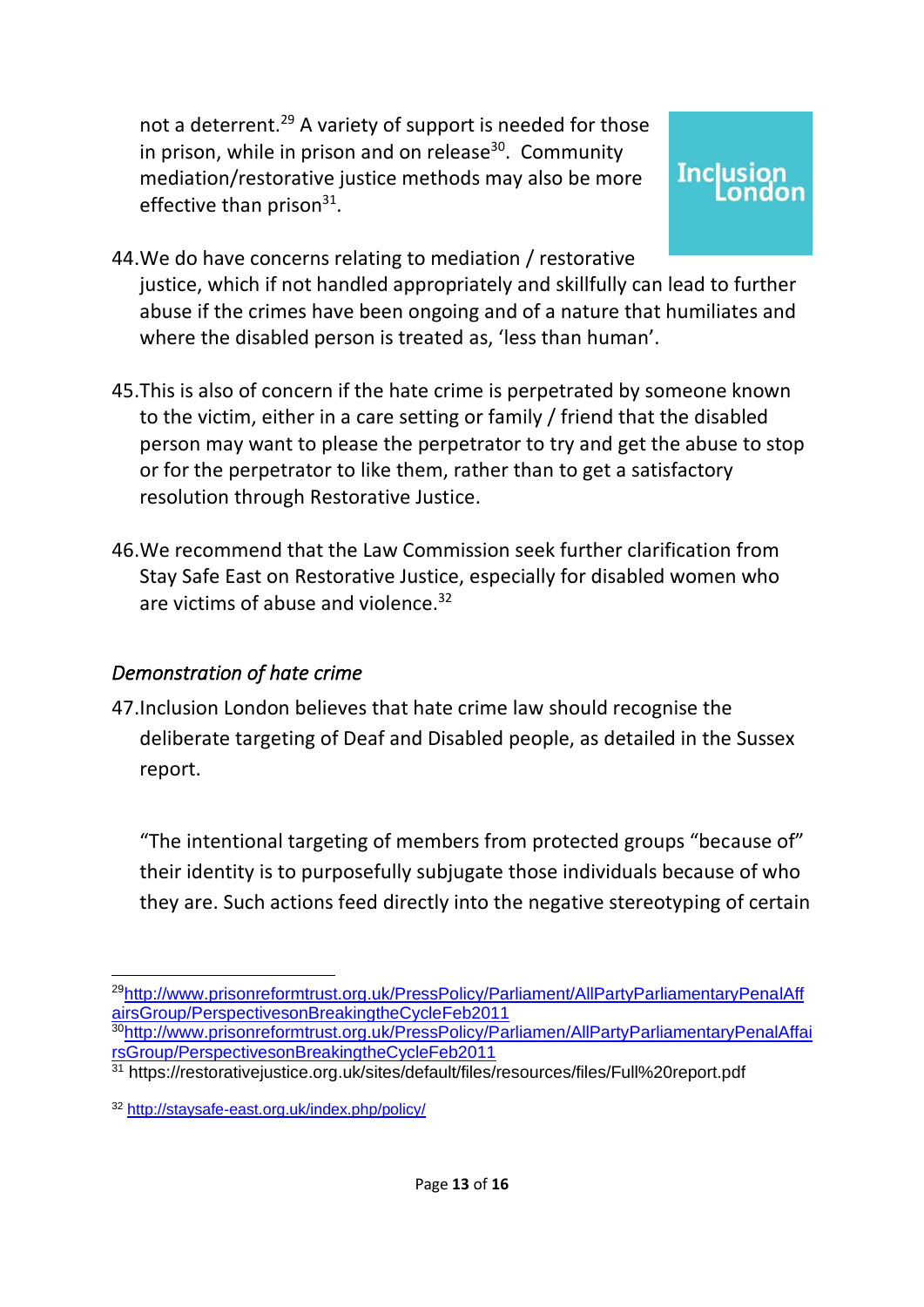groups and builds upon the social oppression that they have experienced historically"

"In many of these types of cases, there is no clear-cut outward (i.e. verbal) manifestation of hostility, neither will there always be sufficient proof to show that the

defendant was "motivated" by hostility. Yet, these cases, and many more like them, illustrate how often certain groups of people are brutalised, sometimes tortured, and often abused not for anything they have said or done, but simply because of who they are. Their perceived vulnerability cannot be disentangled from the judgements that offenders make about the worthiness of their victim's value as human beings."

**Inclusion** 

The report recommends, "Amendment of section 28(1)(b) to replace motivation with a "by reason" test."<sup>33</sup>

Further to this, the Bracadale Report suggests "Ministers might wish to consider a new provision that would allow the courts to recognise offences that involve the exploitation of vulnerable people. This might include fraud offences where the victim has been chosen because they are perceived to be an easy target, perhaps because of their age or because they have a disability." 34

48.Inclusion London would therefore recommend that hate crime law recognise the deliberate targeting of people with protected characteristics, even in cases where there is no outward proof of hostility or prejudice.

### *Aggravated offences*

49.Inclusion London believes that disability hate crimes should have parity of sentencing compared with hate crimes motivated by racial or religious hostility or prejudice. Therefore, Inclusion London agrees with the proposal

<sup>&</sup>lt;sup>33</sup> Microsoft Word - vFINAL31-10-17 DG Justice Report\_with\_covers.docx (sussex.ac.uk)

<sup>34</sup> [https://www.gov.scot/binaries/content/documents/govscot/publications/independent](https://www.gov.scot/binaries/content/documents/govscot/publications/independent-report/2018/05/independent-review-hate-crime-legislation-scotland-summary-document/documents/00535937-pdf/00535937-pdf/govscot%3Adocument/00535937.pdf)[report/2018/05/independent-review-hate-crime-legislation-scotland-summary](https://www.gov.scot/binaries/content/documents/govscot/publications/independent-report/2018/05/independent-review-hate-crime-legislation-scotland-summary-document/documents/00535937-pdf/00535937-pdf/govscot%3Adocument/00535937.pdf)[document/documents/00535937-pdf/00535937-pdf/govscot%3Adocument/00535937.pdf](https://www.gov.scot/binaries/content/documents/govscot/publications/independent-report/2018/05/independent-review-hate-crime-legislation-scotland-summary-document/documents/00535937-pdf/00535937-pdf/govscot%3Adocument/00535937.pdf)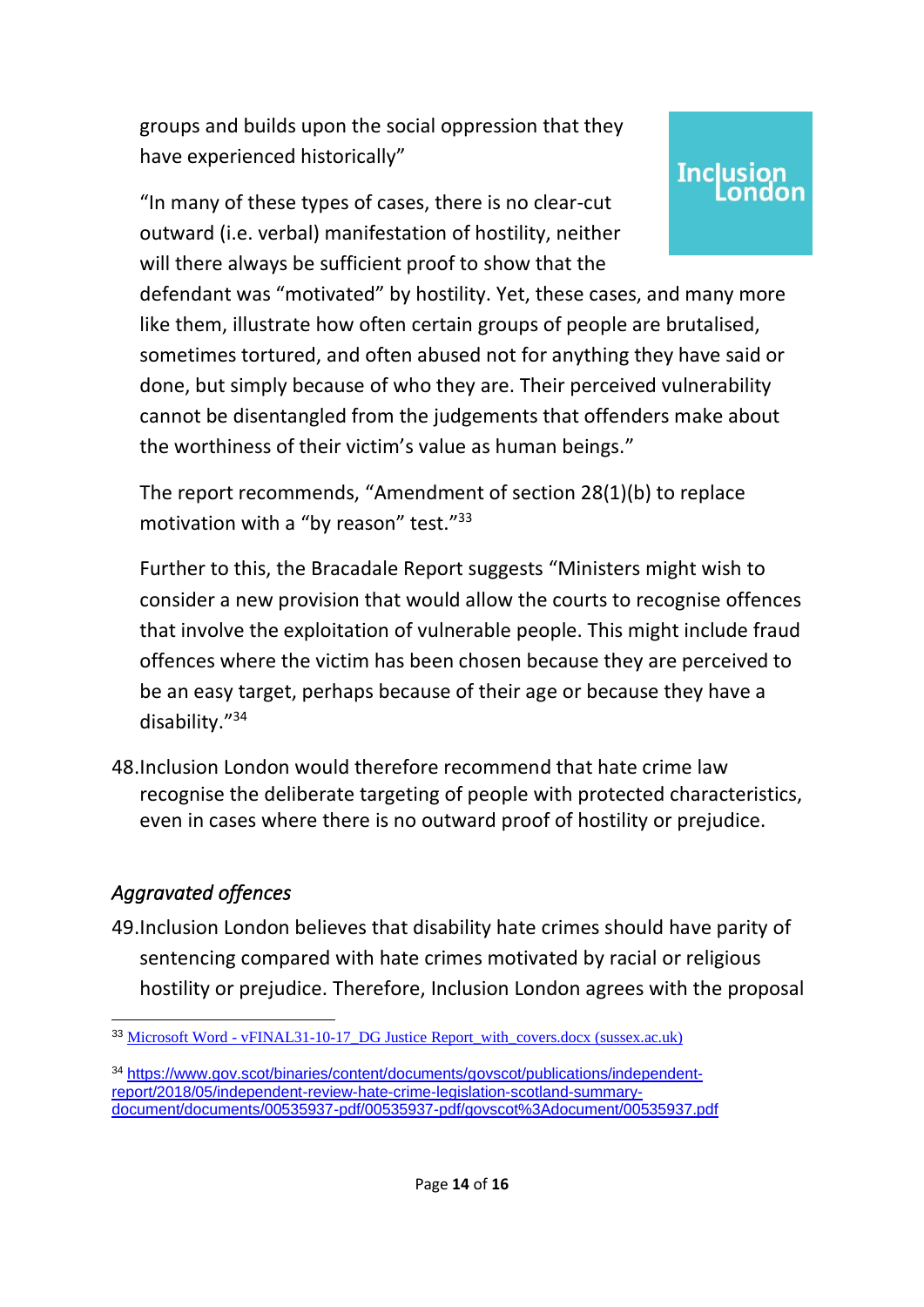that the aggravated offences that currently cover race and religion or belief should be extended to cover disability, sexual orientation, transgender identity and any other added characteristics. We also believe that hate crime law should apply to other types of crimes, such as

# **Inclusion**

criminal damage to property or stolen property crimes. Otherwise, a strong message is sent to disabled people, which says the value of their life is worth less than the life of non-disabled people or worth less than property.

### *Intersectionality*

50.Both of our member organisations who contributed to this response highlighted the impact of intersectionality on disabled people's barriers in access to justice. Disabled people can have intersectional protected characteristics. Lack of parity and clarity in current legislation creates confusion for both victims and professionals in the CJP.

Stay Safe East state:

"We think it is very important that hate crimes that involve more than one 'issue' (intersectional hate crime) are recognised in law. For example, Muslim women are more likely to experience islamophobic hate crime, disabled people from BAME communities are more likely to be victims of hate crime."

Liberation Rights state (referring to the Keeping Control report):

"…most participants were female and many were living in deprived circumstances, but neither of these factors is covered at all by current hate crime law. Participants whom I'm describing were all Disabled people, by definition, and so covered less adequately by hate crime law. Among them were people who also defined themselves as lesbian, bisexual, or transgender. In their case, they not only experienced hate crime on more than one front, but had less protection against hate crime on either front. In addition, the 'double whammy' of experiencing both was not taken into account."<sup>35</sup>

<sup>35</sup> <https://onlinelibrary.wiley.com/doi/full/10.1111/hsc.12806>